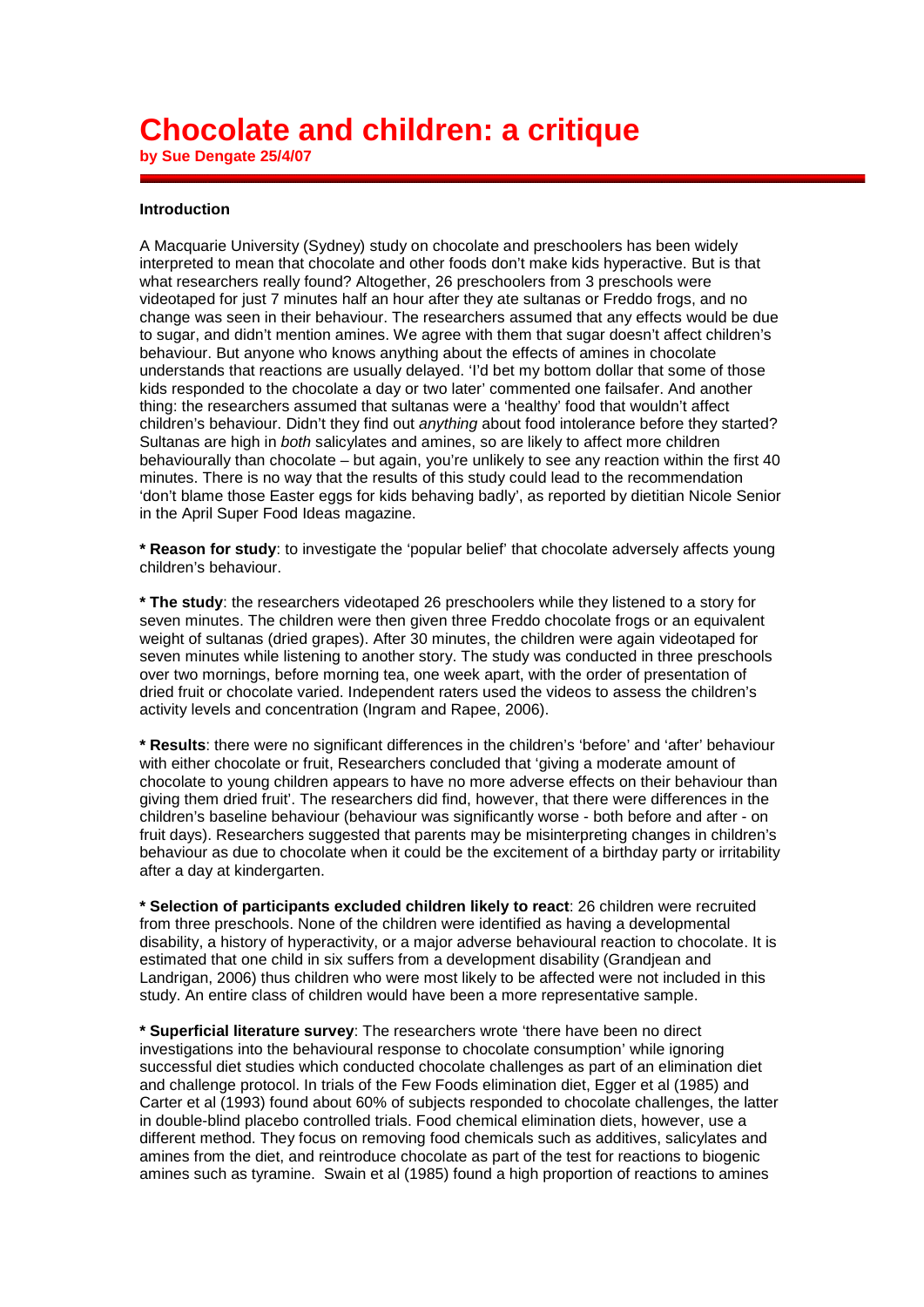in 86 hyperactive children, although significantly fewer than those who reacted to salicylates. For some children, chocolate is a safe treat that does not contribute to hyperactivity. For children who are sensitive to amines, it is not.

**\* Unstable baseline**: the 'gold standard' for food challenge testing is the double blind placebo controlled challenge, preceded by some form of an elimination diet to achieve a low and stable baseline before challenges. Baseline readings as reported in this study were not stable, as shown by significantly different baselines on fruit versus chocolate days, which were dismissed by the authors as due to 'unpredictability of children in general'.

\* **Lack of theoretical framework for food reactions**: immunoglobulin E (IgE) antibodies, overabundant in people with allergies and linked to wheezing, sneezing, itching and swelling, were first isolated and described in the 1960s. Although many food-behaviour researchers In the 1970s and 80s assumed that behaviour food reactions were "allergies" more recent research has showed that behavioural reactions to foods are not related to IgE mediated allergy, but seem to be pharmacological reactions to food chemicals such as amines in chocolate, which are characterised by dose-related, cumulative and delayed reactions (Clarke et al, 1996). Macquarie researchers, apparently unaware of these studies, assumed that any possible effects of chocolate would be due to sucrose or caffeine, despite quoting studies showing that neither sugar or caffeine are related to children's behaviour.

**\* Placebo not neutral:** sultanas were chosen for as the placebo because they are a 'healthy' food that researchers assumed would not affect children's behaviour. In fact, sultanas contain high levels of natural amines – the chemical also in chocolate – as well as salicylates. Studies show that salicylates affect children's behaviour and that more children are affected by salicylates than amines (Swain et al, 1985, Breakey 1991) so in this case the placebo would be more likely to cause a reaction than the chocolate, although not within the limited time frame for observations chosen by the researchers.

\* **Limited timing of observations**: children were observed for 7 minutes, half an hour after the ingestion of the food. This very limited timing was based on a small study twenty years ago that purported to show behavioural effects of sugar 45-60 minutes after ingestion of sugar, apparently because researchers assumed they were testing the effects of sugar in chocolate. In fact, reactions due to food chemicals can be delayed for hours or even days (Loblay and Swain 1986, Clarke et al 1996), and as many parents in the Food Intolerance Network have discovered, behavioural reactions to amines can be one of the slowest of all reactions. In this situation, we would have predicted no reaction to either salicylates or amines within 40 minutes and that is exactly what happened.

**\* What this study showed:** a small group of preschool children had no reaction to 3 Freddo frogs within 37 minutes of ingestion.

**\* What this study didn't show**: that children's behaviour at birthday parties is due to excitement rather than additives such as artificial colours and MSG.

**\* What the media reported**: Cognitive Daily headlined it as 'don't let your kids read this entry (Chocolate doesn't make them hyperactive)'. The author leapt from the study's limited finding about chocolate to the wider conclusion based on the researchers discussion: 'this suggests that other phenomena such as weather, other goings on in the classroom and so on are much more likely to affect behaviour than the particular food a child eats' as did most others, including dietitian Nicole Senior in a popular magazine widely read by parents.

**\* What this study didn't report**: why the chocolate was called Freddo Frogs but the brand of the sultanas wasn't revealed

**\* Implications for parents**: independent scientists report that some children can be severely affected by some foods and that ignoring or denying the effects of foods is not helpful for families (Jacobson and Schardt, 1999). Once again, parents and children lose out. This study gives no constructive suggestions for parents who are having trouble controlling their children, children who constantly feel irritable or aggressive, or for teachers with such students.